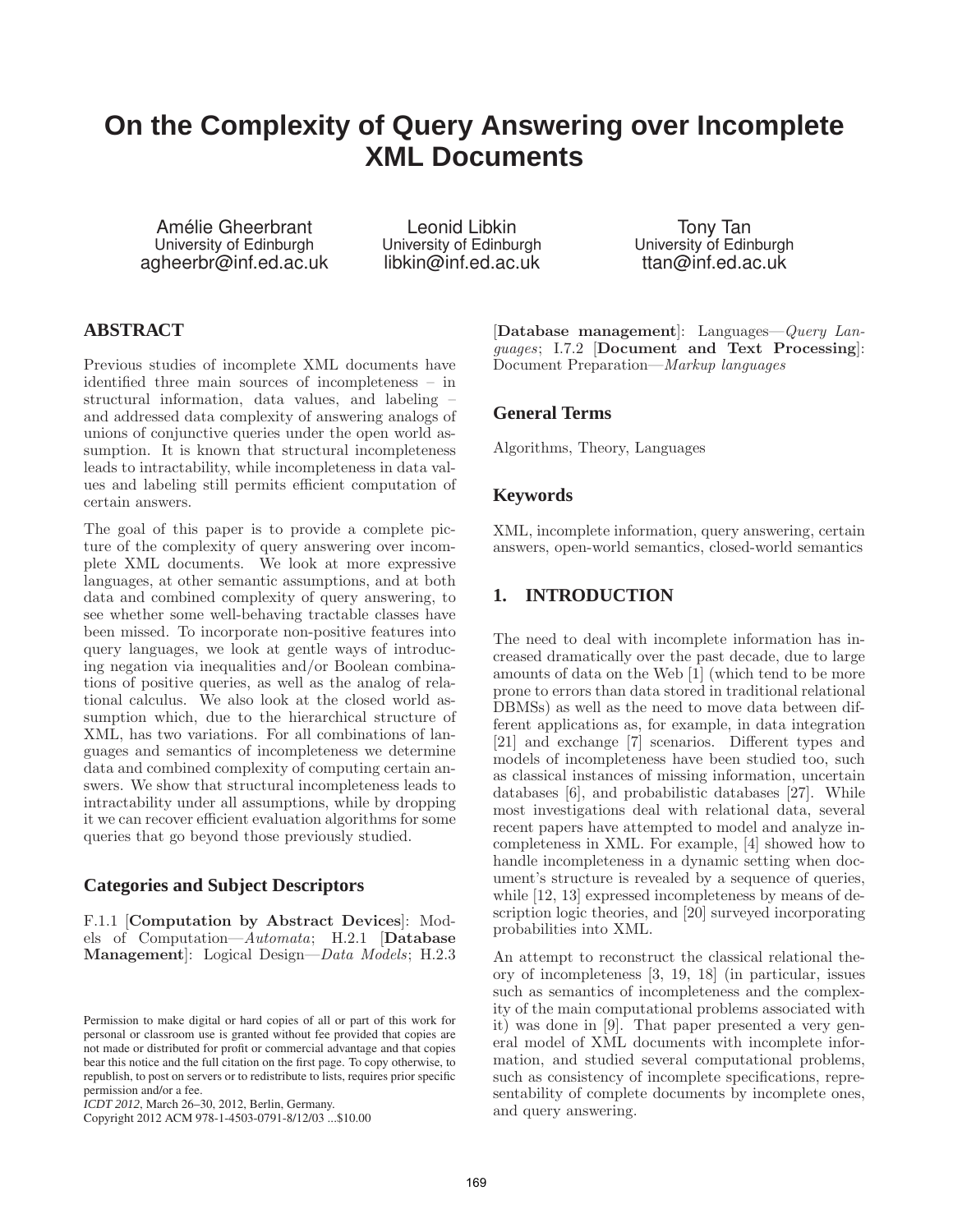In the model of [9], there are three main sources of incompleteness:

- Incompleteness at the level of data values. This is the same as in the relational case: nodes in XML trees may carry attribute values, and some of those values may not be known (i.e., nulls).
- Structural incompleteness. Some of the hierarchical structure of an XML document may not be known. For example, we may only know that a node  $w$  is a descendant of a node  $w'$  without knowing the precise path between them.
- Labeling incompleteness. Labels of some nodes may not be known and replaced by wildcards.



Figure 1: An incomplete XML document

Figure 1 gives an instance of an incomplete XML document. In this document we have two nodes labeled *Author* and *Title*, and we know their attribute values ("Newton" and "Principia"), as well as that the latter is next-sibling of the former. However, we do not know what the common parent of these nodes is: it may be the root, or another node, as the edges from the root to those nodes are labeled ∗, meaning descendant. We also have an *Institute* node, with an unknown attribute value y, as well as another *Institute* node which is a child of the *Author* node; its attribute is another unknown value  $x$ . Furthermore, there is a child of the root, but we know neither its label (indicated by wildcard  $\Box$ ) nor its attribute value.

The semantics of such incomplete documents was given by homomorphisms into complete XML trees; this will be illustrated shortly and properly defined in the next section. Such semantics corresponds to *open world assumption* [19, 24], since it leaves a complete document open to adding new nodes.

As the class of queries to study, [9] used XML analogs of *unions of conjunctive queries*, or UCQs. In XML, conjunctive queries are normally modeled via *tree patterns* [8, 10, 17]. The choice of this class is not arbitrary: in the relational world, UCQs can be answered over incomplete tables by using the standard relational evaluation of queries; this is usually referred to as na¨ıve evaluation [19]. In fact, this is the largest class of relational calculus queries for which such evaluation computes certain answers to queries [19, 22].



Figure 2: A rigid incomplete XML document

It was shown in [9] that data complexity of evaluating UCQs over XML documents is always in coNP, and is almost invariably coNP-complete as long as structural incompleteness is present. There are no known bounds on combined complexity; proofs in [9] only give nonelementary complexity, but we shall see that this can be significantly improved.

When the structure is fully known, i.e., only data values and labels of documents could be missing, evaluation of UCQs becomes tractable and can be done using naïve evaluation (such incomplete trees were called *rigid*; an example is shown Figure 2).

However, the picture is rather incomplete, and several natural questions arise.

- 1. Can the complexity of query evaluation over arbitrary incomplete documents be lowered by using a semantics based on *closed*, rather than open world assumption?
- 2. Can we extend the language of unions of conjunctive queries to obtain tractable query evaluation (under both open and closed world assumptions)?
- 3. What can be said about combined complexity of computing certain answers?

The main goal of the paper is to answer these questions. To do so, we need to explain what we mean by closed world assumption in XML, and define languages extending UCQs that we want to study. We now informally introduce these.

Closed world semantics in XML In the case of relations, closed world semantics is typically defined by having an *onto* (surjective) mapping (homomorphism) from an incomplete database to a complete one. We shall follow the same approach, but there is one issue that arises when we use transitive closures of axes, e.g., descendant relationships. Say we have just two nodes  $w$ and  $w'$ , and we know that  $w'$  is a descendant of w. Any surjective mapping from such an incomplete description will produce a document with at most two nodes. Does it mean that under the closed world assumption we are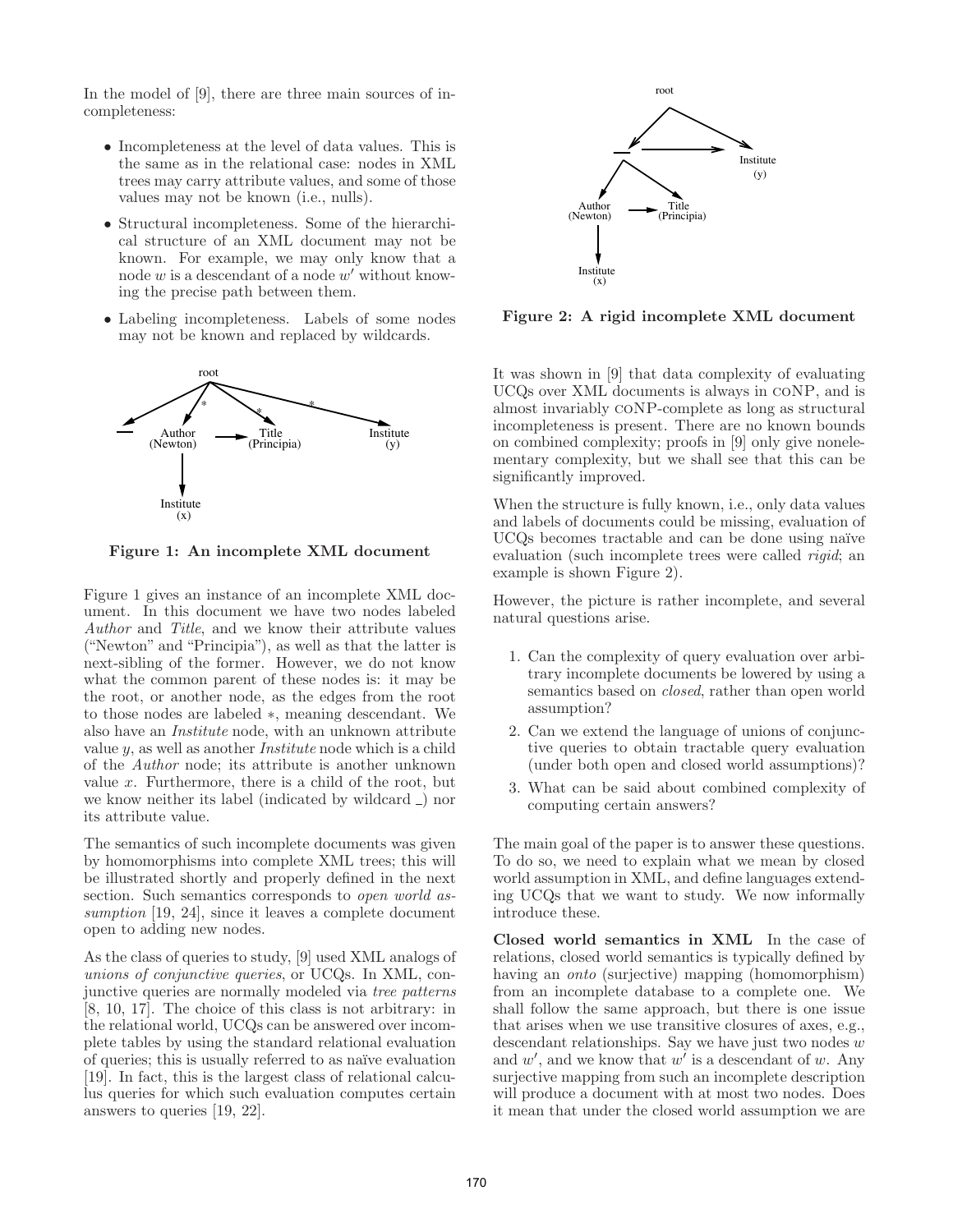then forced to reduce descendant relationship to child? On the one hand, this agrees with the intuition of not introducing new nodes; on the other hand, it seems to infer new child relationship which does not correspond to closed world assumption. So which alternative should we choose?

We believe that both in fact are reasonable, and we answer all the questions for both interpretations of closed world assumptions. More precisely, we consider three different semantics, which are shown in Figure 3, and are informally described below.

In Figure 3, we show documents that can be denoted by the incomplete document from Figure 1 under three different assumptions. Dashed lines show homomorphisms from the nodes of incomplete documents to the nodes of complete ones.

- Under the open world assumption (OWA), we permit any homomorphism (that preserves relationships between nodes and their attributes) from an incomplete document *into* a complete one.
- Under the weak closed world assumption (WCWA), we insist that the homomorphism be surjective (*onto*) except when nodes are in a relationship such as descendant: then we allow the introduction of new nodes, but only on a path between nodes that exist in an incomplete description. In the example in the picture, root is mapped to the root, and the *Institute* node with unknown value y into IAS. This lets us introduce a path to it that has a book node with a descendant author (Einstein); note however that we cannot introduce a node for book title (which was possible under owa) as it will not be on the path to the IAS node.
- Under the strong closed world assumption (SCWA), we insist that the homomorphism be surjective.

Extensions of UCQs for XML Relational UCQs correspond to the positive fragment of relational algebra. Thus, extending them means introducing some form of negation. While we can just add it in an unrestricted way (like relational algebra does, to capture full power of first-order logic, FO), we look at intermediate ways of adding negation without immediately jumping all the way up to an XML analog of FO. There are two such standard ways:

- we can add inequalities  $\neq$  as atomic formulae; or
- we can permit arbitrary Boolean combinations of previously defined queries.

For example, adding  $\neq$  to UCQs we get a class UCQ<sup> $\neq$ </sup> of unions of conjunctive queries with inequalities. By looking at Boolean combinations of those we get a class BCCQ of Boolean combination of conjunctive queries, i.e., the closure of conjunctive queries under operations

 $q \cap q'$ ,  $q \cup q'$ , and  $q - q'$ . Combining these, we shall obtain five languages that we study here: UCQ, UCQ<sup> $\neq$ </sup>, BCCQ, BCCQ<sup> $\neq$ </sup>, FO, and their XML analogs.

Results After formally defining XML with incomplete information and query languages, we review what is known for relational databases. In addition to recalling known (and sometimes folklore but not explicitly proven) results, we show a new result that for BCCQs, certain answers can be computed in polynomial time.

After that, we switch to XML. We show that for arbitrary incomplete documents that permit structural incompleteness, under all assumptions, and for all the languages, data complexity is intractable. We also establish combined complexity that in most cases is only marginally higher than data complexity (most commonly just one level up in the polynomial hierarchy).

We then switch to rigid trees. For them, we show that the complexity of all the query answering tasks is the same as for relations. While lower bounds can be inferred from the relational case, upper bounds require work as we are dealing with more complex tree structure (we know, for instance, that they need not hold in general with structural incompleteness).

In particular, over rigid trees, analogs of UCQs can be answered in polynomial time, by naïve evaluation, under both open and closed world assumptions, which implies efficient evaluation of queries. For analogs of BCCQs, we demonstrate a tractable query evaluation algorithm too, with combined complexity a bit higher (one level in the polynomial hierarchy) than for UCQs. We then conclude by discussing practical implications of these results.

Organization Incomplete XML documents are defined in Section 2; query answering over incomplete relational and XML databases is discussed in Section 3. In Section 4 we establish results on query answering over arbitrary incomplete trees, for all the languages considered here, and in Section 5 we do the same for rigid trees. Final remarks and conclusions are in Section 6.

# **2. INCOMPLETENESS IN XML**

#### *XML trees*

To describe XML trees, we assume

- a countably infinite set  $\mathcal C$  of possible data values (notation  $\mathcal C$  stands for "constants", as opposed to nulls), and
- a countably infinite set  $\mathcal L$  of node labels (element types). We shall normally denote labels by lowercase Greek letters.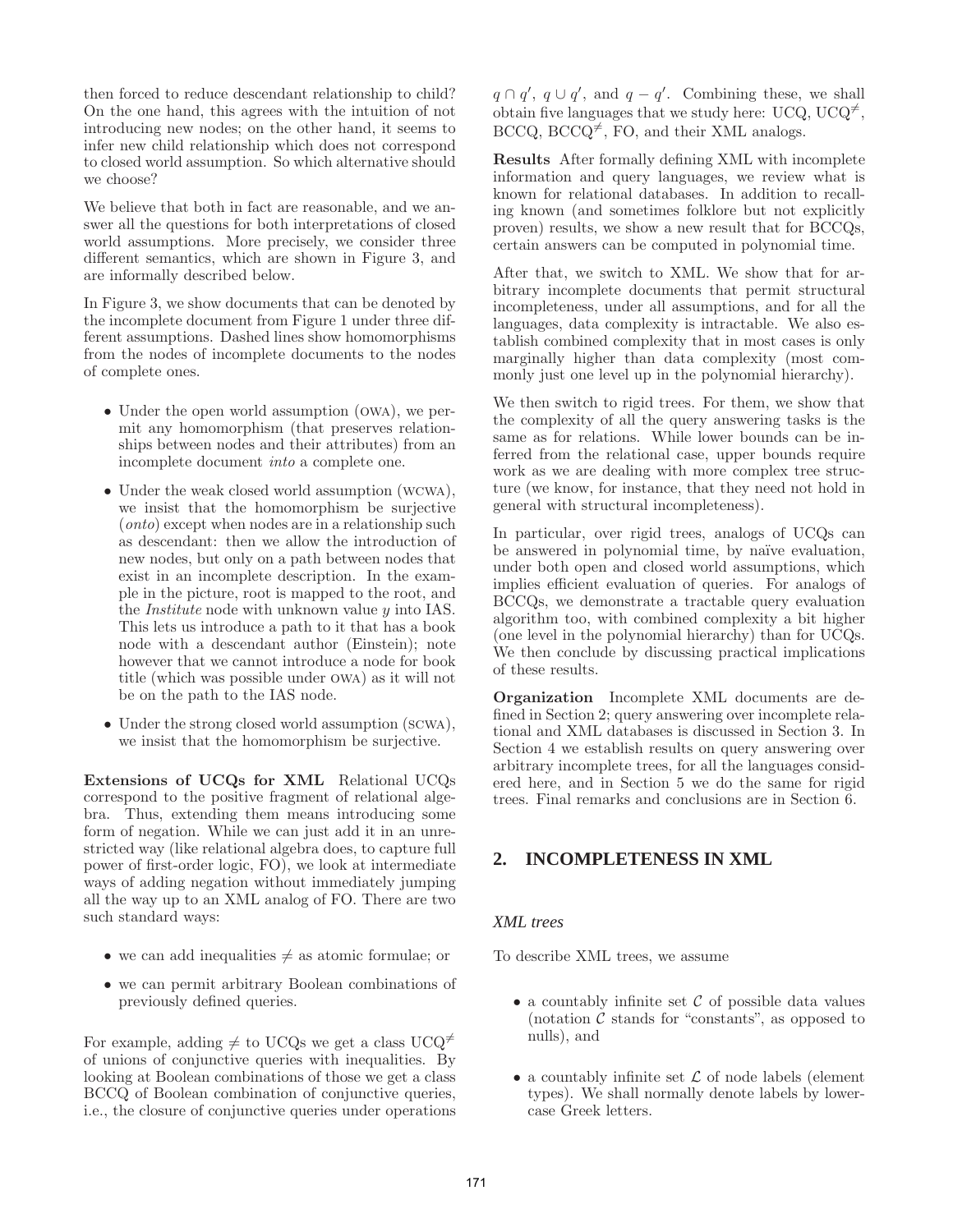

Figure 3: Open and (weak and strong) closed world semantics of incomplete XML

An XML tree over a finite alphabet  $\Sigma \subset \mathcal{L}$  is a 2-sorted structure

$$
T = \langle D, A, \downarrow, \to, (P_{\alpha})_{\alpha \in \Sigma}, \rho \rangle, \tag{1}
$$

where

- $\bullet$  *D* is an unranked tree domain, i.e. a prefix-closed subset of  $\mathbb{N}^*$  such that  $w \cdot i \in D$  implies  $w \cdot j \in D$ for  $i < i$ ;
- $\downarrow$  and  $\rightarrow$  are the child and next-sibling relations, for which we shall use, as is common, the infix notation:  $w \perp w \cdot i$  whenever  $w \cdot i \in D$ , and  $w \cdot i \rightarrow$  $w \cdot (i+1)$  whenever  $w \cdot (i+1) \in D$ ;
- each  $P_{\alpha}$  is the set of elements of D labeled  $\alpha$  (of course we require that these partition  $D$ );
- $A \subset \mathcal{C}$  is a finite set of data values; and
- $\rho: D \to \bigcup_{k \geq 0} A^k$  assigns to each node  $w \in D$  a k-tuple of data values for some  $k \geq 0$ .

We refer to D as the *domain* of T, and denote it by dom(T), and to A as the *active domain* (of data values) of  $T$  and denote it by adom $(T)$ . We always assume that A has precisely the elements of C used in T, i.e., if  $v \in A$ then there is a node w such that v occurs in  $\rho(w)$ .

We shall usually assume that for nodes  $w, w'$  with the same label, the arities of  $\rho(w)$  and  $\rho(w')$  are the same;

this is customary for abstractions of XML documents although not technically necessary for our results.

We shall denote the transitive closure of  $\downarrow$  by  $\downarrow$  and the transitive closure of  $\rightarrow$  by  $\Rightarrow$ .

#### *Incomplete XML trees*

To define incomplete XML documents, we assume a countably infinite supply of null values (or variables)  $\mathcal V$ . Following [9], incompleteness can appear in documents in the following ways:

- Data-values incompleteness. This is the same as incompleteness in relational models: some data values could be replaced by nulls.
- Labeling incompleteness: instead of a known label, some nodes can be labeled with a wildcard.
- Structural incompleteness. Some of the structure of the document may not be known (e.g., we can use descendant edges in addition to child edges, or following-sibling edges instead of next-sibling).

This can be captured as follows. An *incomplete tree* over Σ is a 2-sorted structure

$$
t = \langle N, V, \downarrow, \Downarrow, \to, \Rightarrow, (P_{\alpha})_{\alpha \in \Sigma}, \rho \rangle,
$$
 (2)

where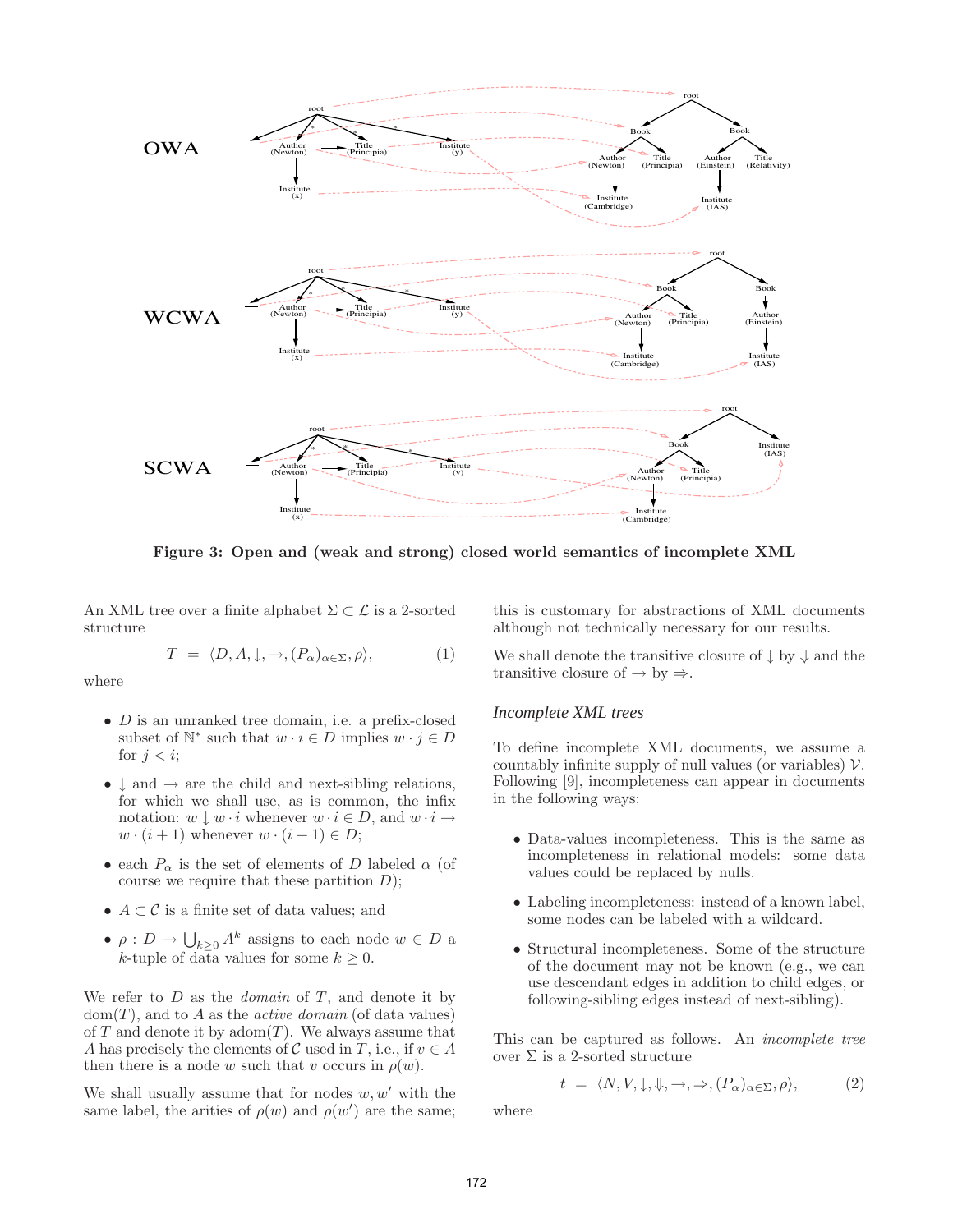- $N$  is a set of nodes, and  $V$  is a set of values from  $\mathcal{C} \cup \mathcal{V}$ ;
- $\downarrow, \Downarrow, \rightarrow, \Rightarrow$  are binary relations on N;
- $P_{\alpha}$ 's are disjoint subsets of N; and
- $\rho$  is a function from N to  $\bigcup_{k\geq 0} V^k$ .

As before, dom(t) refers to  $N$ , and adom(t) to  $V$ . We now distinguish between  $\text{adom}_c(t)$ , which refers to elements of C in adom $(t)$ , and adom<sub>⊥</sub> $(t)$ , which refers to elements of  $V$  in adom(*t*).

These represent incompleteness in XML as follows:

- elements of  $V$  are the usual null values;
- $P_{\alpha}$ 's do not necessarily cover all of N; those nodes in N not assigned a label can be thought of as labeled with a wildcard;
- structural incompleteness is captured by relations  $\downarrow, \rightarrow, \downarrow, \Rightarrow$  which could be arbitrary. For example, we may know that  $w \Downarrow w'$  without knowing anything about the path between the two.

Semantics As is common with incomplete information, we define semantics via homomorphisms. A *homomorphism*  $h : t \rightarrow T$  from an incomplete tree  $t = \langle N, V, \downarrow, \psi, \rightarrow, \Rightarrow, (P_{\alpha})_{\alpha \in \Sigma}, \rho \rangle$  to a complete XML tree  $T = \langle D, A, \downarrow, \rightarrow, (P_{\alpha})_{\alpha \in \Sigma'}$ ,  $\rho \rangle$ , where  $\Sigma \subseteq \Sigma'$ , is a pair of maps  $h = (h_1, h_2)$  where  $h_1 : N \to D$  and  $h_2: V \rightarrow A$  such that:

- if  $wRw'$  in t, then  $h_1(w)Rh_1(w')$  in T, when R is one of  $\downarrow, \rightarrow, \Downarrow, \Rightarrow$  (recall that  $\Downarrow$  and  $\Rightarrow$  are interpreted as descendant and following-sibling in complete XML trees);
- if  $w \in P_\alpha$  in t, then  $h_1(w) \in P_\alpha$  in T, for each  $\alpha \in \Sigma$ :
- $h_2(c) = c$  whenever  $c \in \mathcal{C}$ ; and
- $h_2(\rho(w)) = \rho(h_1(w))$  for each  $w \in N$ .

The semantics of an incomplete tree  $t$  is the set of all complete trees  $T$  that it has a homomorphism into:

$$
[[t]]_{\text{owa}} = \{T \mid \text{exists a homomorphism } t \to T\}.
$$

The superscript owa means that this is the semantics under the open world assumption; this will be explained in detail shortly. A homomorphism shows how missing features of t are interpreted in a complete document T.

*Remark* An incomplete tree may be inconsistent in the sense that  $\llbracket t \rrbracket_{\text{owa}} = \emptyset$ . This however will not affect any results we prove about query answering: as we shall see, over incomplete trees, query answering will be in coNP (or higher), and [10] showed that checking inconsistency can be done in coNP. Thus we can always assume that the input is first checked for being inconsistent (in which case certain answers are vacuously true).

#### *Rigid trees*

As we already mentioned, [9] showed that query answering becomes tractable and can be achieved by naïve evaluation of rigid trees. These are trees in which no structural information is missing; that is, the only types of missing information are nulls and wildcards. A rigid tree is defined just as an XML tree (1), i.e.  $t = \langle D, A, \downarrow, \rightarrow, (P_{\alpha})_{\alpha \in \Sigma}, \rho \rangle$ , with only two differences:

- A is a subset of  $\mathcal{C} \cup \mathcal{V}$  rather than just  $\mathcal{C}$  (i.e., nulls are permitted), and
- the union of  $P_{\alpha}$ 's need not be the entire D (some nodes may be labeled with wildcards).

Note that the problem of inconsistency, mentioned above, does not arise with rigid trees.

#### *Open and closed world assumptions*

Open world assumption (owa) states that a database, or a document, is open to adding new facts (e.g., tuples, nodes, associations between nodes). This is the semantics adopted in [9], and defined above, for XML. In the relational world it is normally expressed by having a homomorphism from an incomplete instance *into* a complete instance.

On the other hand, closed world assumption (cwa) states that a database or a document is closed for adding new facts. In the relational case, this is usually formalized by having a homomorphism from an incomplete instance *onto* a complete instance. For XML, the situation is a bit more involved however, due to the presence of transitive closures of the child and next-sibling axes, as was explained informally in the introduction. We now define the notions of weak and strong closed world assumptions formally.

Of course we can adopt the relational notion of having an onto-homomorphism. We call this a *strong closed world assumption*, or scwa. More precisely,

 $\llbracket t \rrbracket_{\text{SCWA}} = \{T \mid \text{exists an onto homomorphism } t \to T\}.$ 

A homomorphism  $h = (h_1, h_2)$  is an onto homomorphism if both  $h_1$  and  $h_2$  are onto (surjective) maps. (The reader may notice that it suffices to require that only  $h_1$  be surjective.) Equivalently, we can say that  $\llbracket t \rrbracket_{\text{SCWA}} = \{h(T) \mid h \text{ is a homomorphism } \}.$ 

But this assumption may be too strong if we deal with transitive closure axes. Consider, for example, an incomplete tree with two nodes v and v' such that  $v \Downarrow v'$ . Under scwa, it can only be mapped into 2-node trees, while the interpretation of  $\Downarrow$  says that a path between v and  $v'$  of length greater than 1 may be allowed. We thus weaken the scwa, by allowing paths between nodes for which only  $\Downarrow$  or  $\Rightarrow$  associations exist.

Formally, we define the *weak closed world assumption*, or wcwa, as follows. A homomorphism  $h = (h_1, h_2)$ :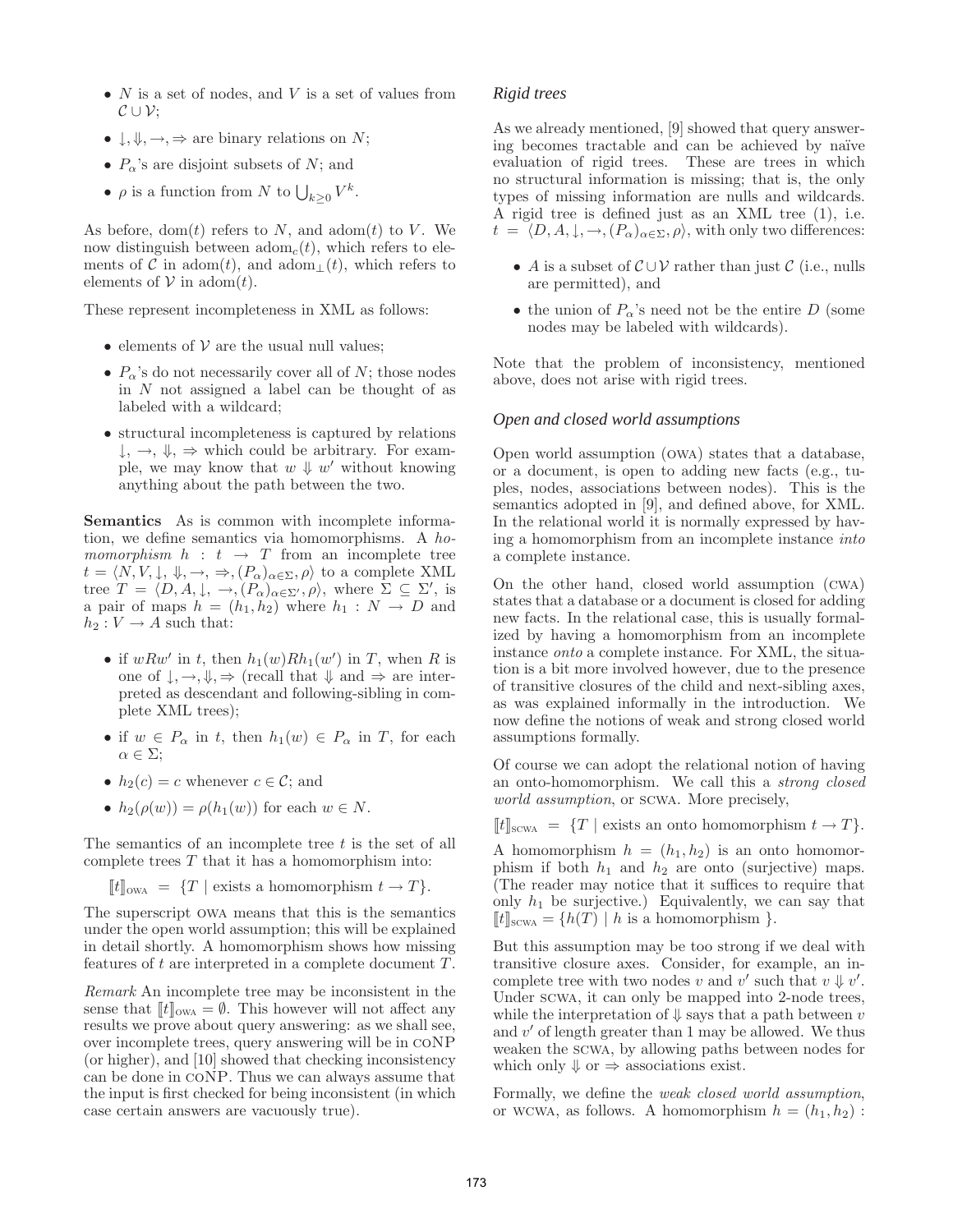$t \to T$  is called an WCWA-homomorphism if, for every node w of  $T$  that is not in the image of  $h_1$  (i.e., not an image of a node of t), there exist two nodes  $v, v'$  of t such that either

- $v \Downarrow v'$  holds in t and  $h(v) \Downarrow w \Downarrow h(v')$  holds in T; or
- $v \Rightarrow v'$  holds in t and  $h(v) \Rightarrow w \Rightarrow h(v')$  holds in T.

That is, the homomorphism  $h$  may not be surjective, but if a node is not in the image of  $h$ , then it must be on a horizontal or a vertical path between two nodes that are in the image of h.

We then define

 $[[t]]_{\text{wcwa}} = \{T \mid \text{exists a w}$ cwa-homomorphism  $t \to T\}.$ 

Clearly each surjective homomorphism is a wcwahomomorphism, and thus  $[[t]]_{\text{scwa}} \subseteq [[t]]_{\text{wcwa}}$ . Also in the absence of transitive closure axes, as in rigid trees, there is no difference between the two semantics, in which case we refer just to CWA semantics, and write  $\llbracket t \rrbracket_{\text{CWA}}$ .

Fixed vs nonfixed alphabets We have made an assumption that labels come from an infinite set  $\mathcal{L}$ . A similar, and also a reasonable assumption, is to have a finite but sufficiently large alphabet (e.g., to assume that no tree or query uses every single available label: first, such an assumption is impractical, and second, it leads to query answering abnormalities w.r.t. certain answers [9]). More precisely, in this case we assume that labels come from a fixed finite alphabet  $\mathcal{L}_{fin}$ , and that trees and queries do not exhaust it: for instance, we can assume that, given a tree  $T$  and a query  $Q$ , we can replace each label used in them by a new one.

It turns out that all the results are the same under both assumptions, except one: combined complexity for incomplete trees under owa goes up by one exponent in the case of a fixed alphabet. However, we shall see that this only happens when the query uses many wildcards. All lower bounds will hold even for fixed finite alphabets. Thus, with one exception, we shall not be specifying our assumptions for the set of possible labels.

## **3. QUERY ANSWERING AND INCOM-PLETENESS**

#### **3.1 Relational queries**

We now recall the basics of query answering over databases with incomplete information. Such a database, under the naïve interpretation of nulls, is a database whose elements come from the domain of constants  $C$  and the domain of nulls  $V$ . The semantics is defined via homomorphisms  $h: V \to C$ . Such a map is a homomorphism between two databases  $D$  and  $D'$  of the same schema if, for every relation  $R$  of  $D$  and every tuple  $\bar{a}$  of R, the tuple  $h(\bar{a})$  is in the relation of R of D'. As before, we view h as a map  $\mathcal{C} \cup \mathcal{V} \to \mathcal{C}$  extended by letting  $h(c) = c$  for each  $c \in \mathcal{C}$ .

This leads to two standard semantics:

 $[D]_{\text{owa}} = \{D' \mid \text{exists a homomorphism } D \to D'\}$ 

and

 $[D]_{\text{CWA}} = \{h(D) \mid h \text{ is a homomorphism}\}.$ 

Given a relational query  $Q$ , its result on an incomplete database is defined by means of *certain answers*:

$$
certain_*(Q, D) = \bigcap \{Q(D') \mid D' \in [D]*\}
$$

where ∗ is either owa or cwa.

Computational problems As is common, we look at *data complexity* and *combined complexity* of computing query answers (in this case, certain answers under various semantics). More precisely, the problems we deal with are as follows:

- *Combined complexity of a language* L*.* The input consists of a database  $D$ , a query  $Q$  in  $L$ , and a tuple of data values  $\bar{s}$  of the same arity as  $Q$ ; the question is whether  $\bar{s} \in certain_*(Q, D)$ .
- *Data complexity of a language* L*.* In this case we have a *fixed* query Q in L; the input consists of a database D and a tuple of data values  $\bar{s}$  of the same arity as Q, and the question is the same: whether  $\overline{s} \in \text{certain}_*(Q, D).$

Here ∗ ranges over our semantic assumptions (that lead to different notions of certain answers).

Convention When we say that data complexity of a query language  $L$  is complete for a complexity class  $C$  (e.g., CONP-complete), we mean that  $(1)$  for every query  $Q$  in  $L$ , its data complexity is in  $C$ , and  $(2)$  there is a query  $Q_0$  in L whose data complexity is C-hard.

Computing certain answers For arbitrary FO queries, the combined complexity of finding certain answers is undecidable (finite validity). For one class of queries the problem is solvable using the standard query evaluation. We define a *naïve evaluation* of a query as the standard evaluation of it followed by removing tuples containing nulls. It was shown in [19] that for *unions of conjunctive queries*, naïve evaluation computes certain answers (which are in this case the same under both owa and cwa). In fact, the result is optimal: no larger class of queries within FO has this property [22]. Beyond unions of conjunctive queries, algorithms for finding certain answers use more complex representations, namely conditional tables [3, 19, 18].

Much of the work on complexity of query answering over relational databases with nulls concentrated on languages such as unions of conjunctive queries (UCQs),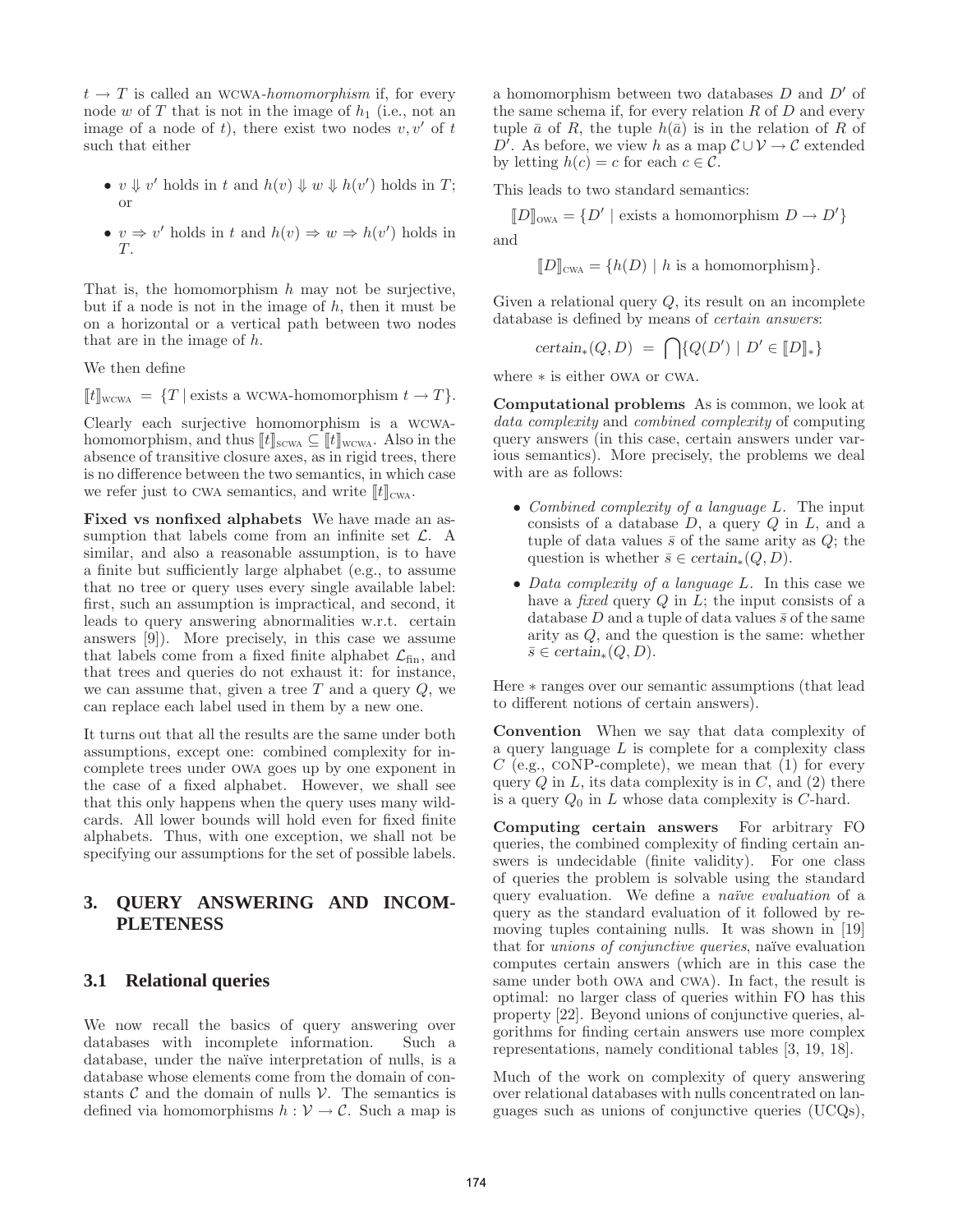|                          | $data$ complexity                   |                           | combined complexity |                     |
|--------------------------|-------------------------------------|---------------------------|---------------------|---------------------|
|                          | <b>CWA</b>                          | <b>OWA</b>                | <b>CWA</b>          | <b>OWA</b>          |
| UCQ                      | PTIME                               | <b>PTIME</b>              | NP-complete         | NP-complete         |
| $UCQ^{\neq}$             | $\mathrm{coNP}$ -complete           | $\mathrm{coNP}$ -complete |                     |                     |
| <b>BCCQ</b>              | $P$ TIME                            | PTIME                     | $\Pi_2^p$ -complete | $\Pi_2^p$ -complete |
| $\overline{BCCQ^{\neq}}$ | $\mathrm{coNP}$ -complete           | $\mathrm{coNP}$ -complete |                     |                     |
| FO.                      | $\overline{\mathrm{coNP-complete}}$ | undecidable               | PSPACE-complete     | undecidable         |

Figure 4: Complexity of computing certain answers: relational case

FO, and beyond (e.g., datalog). As the gap between UCQs and FO is very large, one might look for classes between those two. Some results about such classes are known: for example, finding certain answers to UCQs with inequalities is coNP-complete [2]. On the XML side, we shall be dealing with analogs of the following relational languages, build up from conjunctive queries by using Boolean operations, quantifiers, inequalities, and quantification:

- UCQ and UCQ<sup> $\neq$ </sup>: unions of conjunctive queries (with inequalities, i.e. atoms  $x \neq y$  are allowed);
- BCCQ and BCCQ<sup> $\neq$ </sup>: Boolean combinations of conjunctive queries (with inequalities). In other words, starting with conjunctive queries (with inequalities)  $q_1(\bar{x}), \ldots, q_m(\bar{x}),$  we can close them under operations  $q \cup q', q \cap q'$  and  $q - q'$ .
- FO, which can be viewed as closure of conjunctive queries under Boolean operations and quantification.

While some complexity bounds (both data and combined) are known for finding certain answers under both owa and cwa, we are not aware of such results for BC-CQs, and prove them for the sake of completeness.

Theorem 1. *Data complexity of finding certain answers to* BCCQ*s* is in PTIME, while for BCCQ<sup> $\neq$ </sup> it is coNP*-complete. For both classes of queries the combined complexity is* Π p 2 *-complete. These bounds hold under both* owa *and* cwa*.*

PROOF SKETCH. We explain briefly the main idea behind the PTIME algorithm for BCCQs under OWA. The key case is that of a special type of query with just one negation, namely a Boolean query  $Q = q \vee \neg q'$ , where  $q$  is a union of conjunctive queries, and  $q'$  is a conjunctive query. Suppose we have a database  $D$  with null values. We give an algorithm for checking whether certain<sub>owa</sub>  $(Q, D)$  is false, i.e., whether  $D' \models \neg q$  and  $D' \models q'$  for some  $D' \in [D]_{\text{OWA}}$ . This is done as follows. First, convert q' into its tableau, Tab $(q')$ . Then let  $D[q']$ be the "disjoint union" of D and  $\text{Tab}(\tilde{q}')$  (i.e., we rename all nulls in  $\text{Tab}(q')$  so that they would be different from nulls in D). Then we show that  $certain_{\text{OWA}}(Q, D)$  is false iff certain<sub>owa</sub> $(q, D[q'])$  is false. Since q is a UCQ, checking the latter condition can be done by naïve evaluation, and hence in PTIME.

In the general case, when we deal with a Boolean combination Q of conjunctive queries  $q_1, \ldots, q_m$  (assume they are Boolean), we look at all the assignments of  $q_1, \ldots, q_m$  to true and false that make the Boolean combination false. Assume we have such a valuation that assigns  $q_i$  with  $i \in I$  to true and  $q_j$  with  $j \notin I$  to false. Then, checking whether certain<sub>owa</sub> $(Q, D) = \perp$  is witnessed by this assignment (i.e., whether there exists  $D' \in [D]_{\text{owa}}$  so that the  $q_i$ 's evaluate to true/false on it as in the assignment) amounts to checking whether certain<sub>owa</sub> $(q \vee \neg q', D)$  =  $\perp$  where  $q = \bigvee_{j \notin I} q_j$  and  $q' = \bigwedge_{i \in I} q_i$ . For this we simply use the above algorithm, as the query is now in the right shape. Since Q is fixed, so is the number of assignments of the  $q_i$ 's to true/false, which gives us an overall PTIME algorithm.

For cwa, however, the algorithm is more involved, as the basic reduction no longer works if we use  $certain_{\text{CWA}}(q, D[q']$ ]). Indeed while always  $D[q'] \in$  $\llbracket D \rrbracket_{\text{OWA}}$ , often  $D[q'] \notin \llbracket D \rrbracket_{\text{CWA}}$ . To overcome the problem, we consider every possible way of merging tuples in  $q'$  with tuples in  $\ddot{D}$ . This yields a small (i.e., polynomial in the size of  $D$ ) set of new databases for which we show that  $certain_{\text{CWA}}(Q, D)$  is false iff there is some D' in that set such that  $certain_{\text{CWA}}(q, D')$  is false.  $\Box$ 

Figure 4 summarizes what is known about both data and combined complexity of finding certain answers for relational queries; results are from [2, 3, 19, 28] and the above theorem.

Note that there is a rather persistent confusion in the literature regarding *data* complexity of certain answers of FO queries. It is very common to attribute such undecidability to Trakhtenbrot's theorem, which is fine for combined complexity, but not technically correct in the case of a fixed query. While the result itself seems to be folklore, we wanted to clear this confusion and we shall provide in the full version a self-contained proof of undecidability of data complexity of FO on naïve tables.

## **3.2 Pattern-based XML queries**

We now define the analogs of the relational languages we considered in the XML setting. As is common in the scenarios when one needs to compute certain answers (by means of intersection) [8, 9], we look at queries that can only output tuples of data values.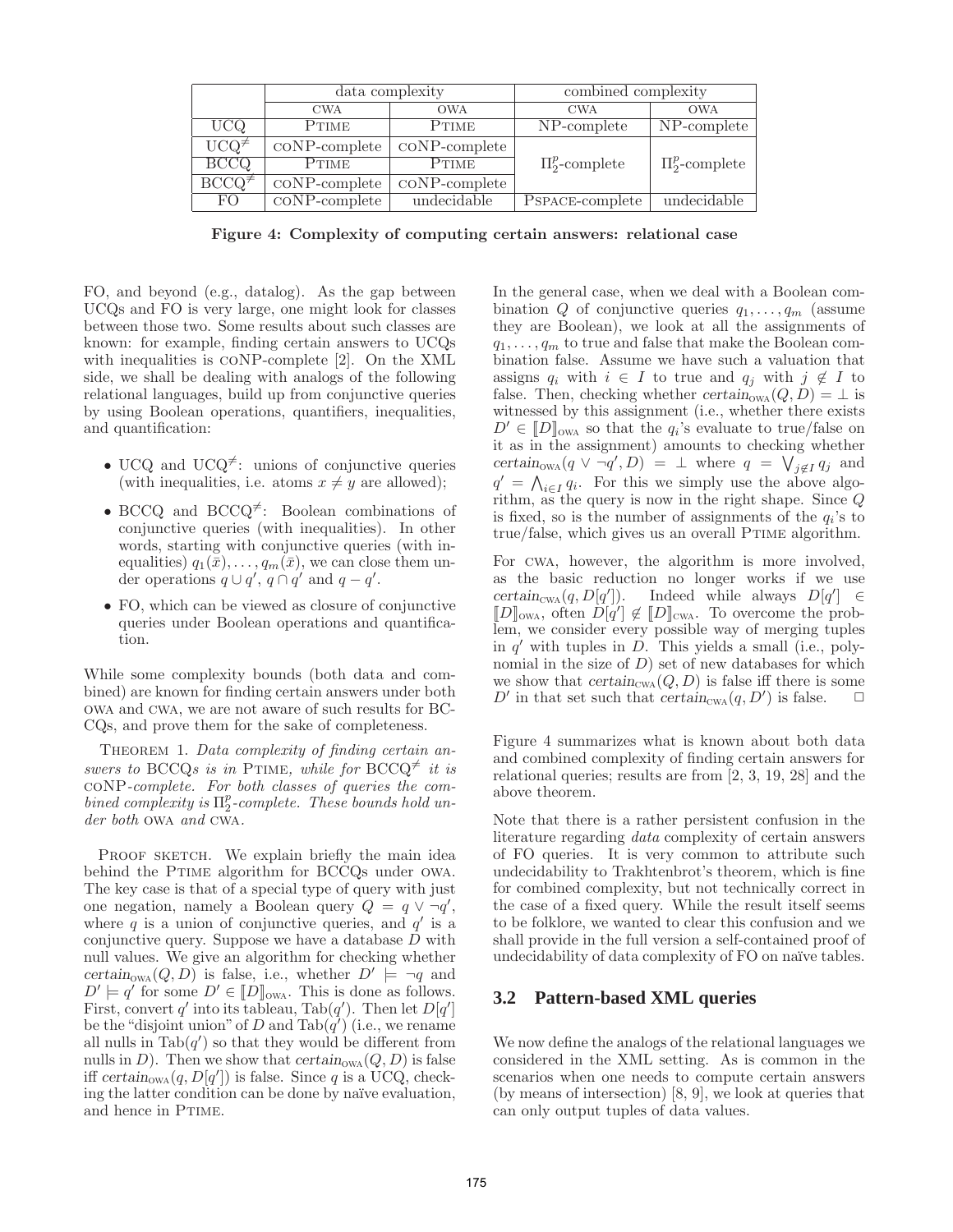The queries will be essentially fragments of first-order logic over XML trees; however, to avoid the clumsiness of a two-sorted presentation, we follow the standard approach and define them via *patterns*. For now, we shall look at patterns based on the child/next-sibling axes; extensions will be discussed later.

An example of a pattern is

$$
\alpha(x)/[\beta(x) \to \gamma(1), \delta(y) \to \gamma(x)].
$$

When evaluated on a tree  $T$ , it collects all instantiations of variables x and y so that a tree has an  $\alpha$ -node whose data value is x, together with (1) a  $\beta$ -child with the same data value x whose next sibling is a  $\gamma$ -node with data value 1; and (2) a  $\delta$ -child with data value y whose next sibling is a  $\gamma$ -node with data value x.

Formally, patterns are given by the grammar:

$$
\begin{array}{rcl}\n\pi & := & \alpha(\bar{z})/[\mu, \dots, \mu] \\
\mu & := & \pi \to \dots \to \pi\n\end{array}
$$

where  $\alpha$  ranges over  $\Sigma$  or wildcard –, and  $\overline{z}$  is a tuple of variables and constants. We write  $\pi(\bar{x})$  if  $\bar{x}$  is a tuple of all the variables mentioned in  $\pi$ . Also, to simplify notation, we shall write  $\alpha(\bar{x})/\beta(\bar{y})$  instead of the more formal  $\alpha(\bar{x})/|\beta(\bar{y})|$ .

We define the semantics with respect to an XML tree  $T = \langle D, A, \downarrow, \rightarrow, (P_{\alpha})_{\alpha \in \Sigma}, \rho \rangle$  and a valuation  $\nu$  for variables  $\bar{x}$  in C:

- $(T, w, \nu) \models \alpha(\bar{z})[\mu_1, \ldots, \mu_n]$  if  $w \in P_\alpha$  (whenever  $\alpha$  is a Σ-letter),  $\rho(w) = \nu(\bar{z})$ , and there exist n children  $w_1, \ldots, w_n$  of w such that  $(T, w_i, \nu) \models \mu_i$ for each  $i \leq n$ .
- $(T, w, \nu) \models \pi_1 \rightarrow \ldots \rightarrow \pi_m$  if there is a sequence  $w = w_1 \rightarrow w_2 \rightarrow \ldots \rightarrow w_m$  of nodes so that  $(T, w_i, \nu) \models \pi_i$  for each  $i \leq m$ .

We shall write  $(T, w) \models \pi(\bar{a})$  if  $(T, w, \nu) \models \pi(\bar{x})$  where  $\nu$  assigns values  $\bar{a}$  to variables  $\bar{x}$ .

Classes of pattern-based XML queries We now define XML analogs of the five languages we considered in the relational case which are based on patterns. First, we need a class of *conjunctive queries* (essentially defined in  $[8, 10, 17]$ : these are obtained by closing patterns under conjunction and existential quantification of variables:

$$
q(\bar{x}) = \exists \bar{y}_1 \ldots \bar{y}_n \; \pi_1(\bar{x}, \bar{y}_1) \wedge \ldots \wedge \pi_n(\bar{x}, \bar{y}_n)
$$

The semantics is defined as follows. Given a tree T and a valuation  $\bar{a}$  for variables  $\bar{x}$ , we have  $T \models q(\bar{a})$ if there exist tuples  $\bar{b}_1, \ldots, \bar{b}_n$  of data values and nodes  $w_1, \ldots, w_n$  in T so that  $(T, w_i) \models \pi_i(\bar{a}, \bar{b}_i)$  for every  $i \leq n$ .

If inequality atoms  $(u \neq v)$  are allowed too, in addition to patterns, we talk about conjunctive queries with inequalities. The semantics extends in the natural way.

Now we define the languages we deal with.

- $UCQ<sub>XML</sub>$  and  $UCQ<sub>XML</sub><sup>≠</sup>$  These are defined as queries of the form  $q_1(\bar{x}) \cup ... \cup q_m(\bar{x})$ , where each  $q_i$  is a conjunctive query (with inequalities, respectively).
- $\text{BCCQ}_{\text{XML}}$  and  $\text{BCCQ}_{\text{XML}}^{\neq}$  These are obtained by closing conjunctive queries (with inequalities) under operations  $q \cup q', q \cap q'$  and  $q - q'$ .
- FOxml These are obtained by closing patterns and equality atoms under the Boolean operations and both universal and existential quantification.

**Examples** We start with an example of a  $UCQ<sub>XML</sub>$ query:

$$
q_1(x) := \exists y, z \ \alpha(x) / [\beta(y) \to \gamma(z)]
$$
  
 
$$
\forall
$$
  
 
$$
\exists y \ \alpha(x) / \delta(y)
$$

It selects data values x found in  $\alpha$ -labeled nodes which either have two consecutive children labeled  $\beta$  and  $\gamma$ (with some data values attached to them), or a child labeled  $\delta$  (also with a data value in it). If in addition we want to impose a requirement that the data values in the  $\beta$ -node (or  $\delta$ -node) be different from x, we use a  $UCQ_{x_{ML}}^{\neq}$  query:

$$
q_2(x) := \exists y, z \ (\alpha(x) / [\beta(y) \to \gamma(z)] \land x \neq y)
$$
  
 
$$
\forall
$$
  
 
$$
\exists y \ (\alpha(x) / \delta(y) \land x \neq y)
$$

The following is an example of a  $\text{BCCQ}_{\text{XML}}$  query:

$$
q_3(x, y) := \neg \exists z \left( \alpha(z) / [\gamma(x) \to \beta(y)] \right)
$$
  
 
$$
\forall
$$
  
 
$$
\exists z \left( \alpha(x) / \gamma(z) / \beta(y) \right)
$$

It selects tuples (x, y) of data values that are either *not* found in two consecutive children labeled with  $\gamma$  and  $\beta$ of an  $\alpha$ -node, or found on a path labeled  $\alpha - \gamma - \beta$ , in α and β-nodes. To require in addition that  $x \neq y$ , we use a BCCQ $\sharp_{\text{XML}}$  query:

$$
q_4(x, y) := \neg \exists z \left( \alpha(z) / [\gamma(x) \to \beta(y)] \land x \neq y \right)
$$
  
 
$$
\forall
$$
  
 
$$
\exists z \left( \alpha(x) / \gamma(z) / \beta(y) \land x \neq y \right)
$$

Finally, we give an example of an  $FO<sub>XML</sub>$  query:

$$
\forall y \Big( \alpha(x)/\beta(y) \longrightarrow \exists z \ \gamma(z)/\delta(y) \ \land \ y \neq z \Big)
$$

It selects data values  $x$  such that if they are found in α-nodes with a β-child, then the data value  $y$  of that child must also be found in a  $\delta$ -node whose parent is labeled  $\gamma$  and has a data value different from y.

Certain answers Since queries in languages introduced above produce sets of tuples of data values, we can define the usual notion of certain answers for evaluating them over incomplete documents. That is, for a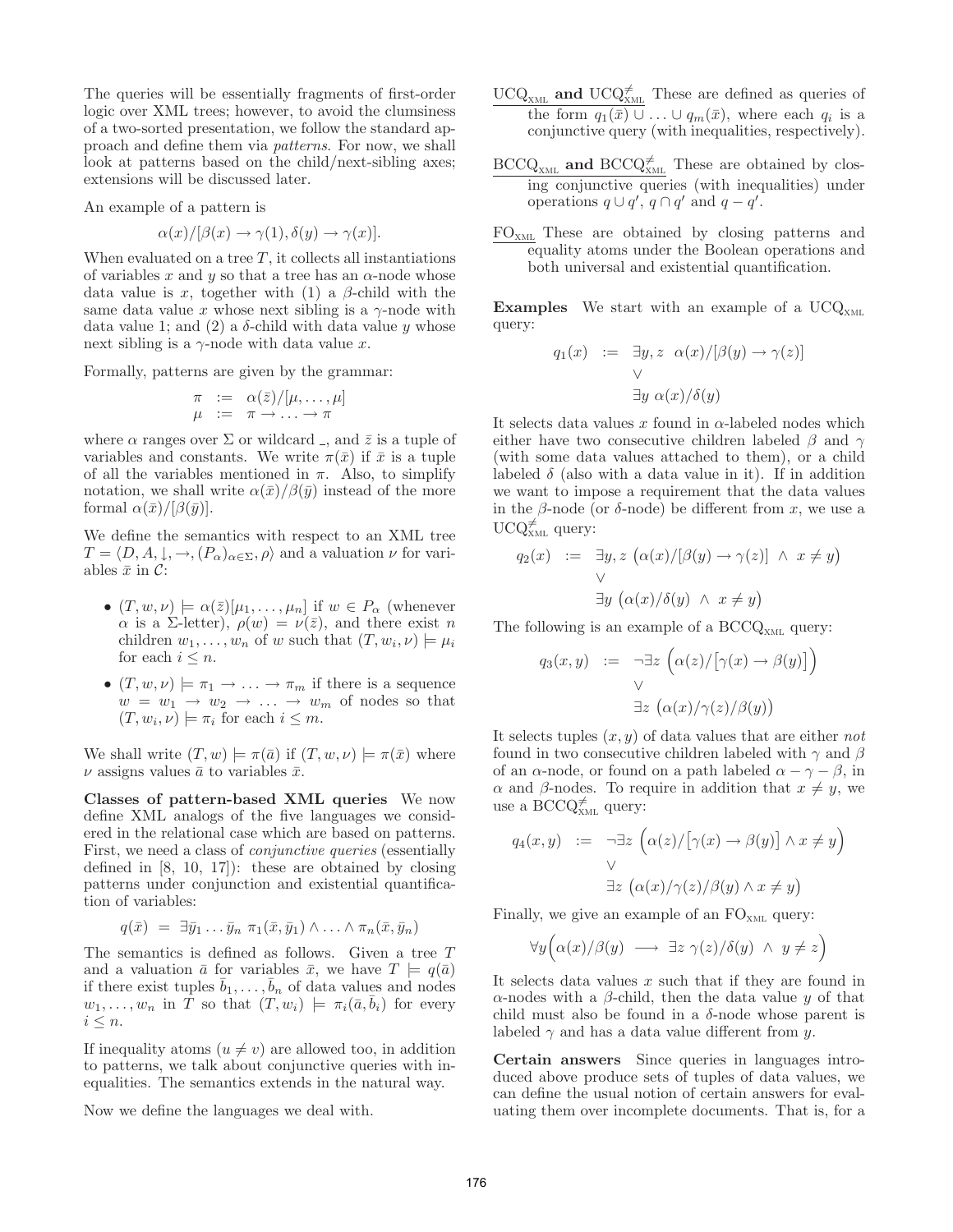query  $Q$  and an incomplete tree  $t$ , we let

$$
certain_*(Q,t) = \bigcap \{Q(T) \mid T \in [t]_*\},\
$$

where ∗ ranges over owa, scwa, and wcwa. The problems we consider for them are the same as in the relational case: determining data and combined complexity.

# **4. QUERY ANSWERING OVER ARBI-TRARY INCOMPLETE TREES**

We now look at query answering over arbitrary incomplete XML trees. One data complexity result was previously known, namely CONP-completeness for  $\text{UCQ}_{\text{XML}}$ under owa [9]. We now complete the study, and present results on both data and combined complexity for all five languages introduced in the previous section.

Before we embark on this study, there is one natural question we need to ask: can we obtain the desired results simply by recourse to relational query answering? After all, incomplete XML trees are relational structures. The answer is that we *cannot* meaningfully adapt relational results. The main reason is that, if we have an incomplete tree t represented as a relational database  $D_t$ , then  $\llbracket D_t \rrbracket$  is *not* the set of relational representations of trees in  $\llbracket t \rrbracket$  (except in some very limited cases). This is of course due to the fact that  $\llbracket t \rrbracket$  only contains trees, but  $[D_t]$  may contain databases that are not translations of trees.

To apply relational results, we would need to impose an extra constraint that complete databases are trees. This is very problematic as, under owa, already much simpler constraints lead to undecidability of query answering [11, 25]. Another alternative is to move from a query Q to a query  $\neg$ tree  $\vee Q$ , where tree expresses that a relational database is a representation of an XML tree. This needs a fixpoint mechanism. Thus, expressing the above query (that also involves  $\neg$  and  $\vee$ ) puts us in the realm of disjunctive datalog. While known results do give us decidability, complexity bounds we can infer "for free" will be  $\Pi_2^{\tilde{p}}$  for data complexity and  $\mathrm{coNEXP}^{\mathrm{NP}}$  for combined complexity [16] for  $\mathrm{BCCQ}_{\mathrm{XML}}^{\neq}$ and its sublanguages. As we shall see, we can obtain better (and often tight) complexity bounds working directly on XML trees.

## **4.1 Query answering under OWA**

As mentioned earlier, data complexity of  $UCQ<sub>xML</sub>$  is known to be coNP-complete [9], while precise combined complexity was never stated. The proof of [9] only yields a nonelementary upper bound, but it turns out that the actual bound is much lower. In the result below, for combined complexity, we assume that the alphabet of labels is infinite.

Theorem 2. *Over arbitrary incomplete trees under* owa*, for each of the languages*

 $\mathrm{UCQ}_{\mathrm{XML}}^{\mathcal{F}}, \mathrm{UCQ}_{\mathrm{XML}}^{\mathcal{F}}, \mathrm{BCCQ}_{\mathrm{XML}}^{\mathcal{F}}, \quad data \quad com$ *plexity is* coNP*-complete and combined complexity is*  $\Pi_{2}^{p}$ -complete. Furthermore, FO<sub>xΜL</sub> is undecidable with *respect to both data and combined complexity.*

Recall the convention regarding completeness of data complexity: stating that it is coNP-complete means that it is always in coNP, and for some queries it is coNP-hard. Likewise, undecidability means that data complexity of some fixed query is undecidable. We shall comment on the gap for combined complexity without a bound on the number of wildcards after sketching the proof.

PROOF SKETCH. Since CONP-hardness of  $UCQ<sub>XML</sub>$ is known from [9], for data complexity it suffices to establish a CONP upper bound for  $\text{BCCQ}_{x_{ML}}^{\neq}$ , and undecidability for  $FO_{xML}$ . For combined complexity we need to establish  $\Pi_2^p$ -hardness for UCQ<sub>XML</sub> and a CONEXP upper bound for  $\text{BCCQ}^{\neq}_{\text{XML}}$ .

We now explain the idea behind the upper bound for combined complexity (of  $\text{BCCQ}_{x_{ML}}^{\neq}$  and others). The standard way to obtain an upper bound for a query Q (say, Boolean for this sketch) over  $t$  is to prove that if certain<sub>owa</sub> $(Q, t)$  is false, then there is  $T_0 \in [t]_{\text{owa}}$  with some specific size bounds (in t) such that  $\overline{T}_0 \models \neg Q$ . While this was done in the past for data complexity (e.g., in [8, 9]), the bounds were extremely high in terms of the query. So we need to reduce the size of the tree much more carefully to establish combined complexity bounds.

The starting point of the proof is standard: suppose we have  $T \in [t]_{\text{owa}}$  such that  $T \models \neg Q$ . For the sketch, assume that  $Q = q_1 \vee \ldots \vee q_n$ , where each  $q_i$  is a conjunctive query; that is,  $T \models \neg q_i$  for each  $i \leq n$ . Take a homomorphism  $h : t \to T$ , and add to the image of h all nodes which are least common ancestors of nodes in the image, plus the root. We call it the skeleton. Now if we have any node that is not on a vertical or a horizontal path between two nodes in the skeleton, we can throw it away, together with the subtree rooted at it, and obtain a tree  $T'$  that agrees with T on all the  $q_i$ s (by monotonicity).

The problem with  $T'$  is that we may have very long horizontal or vertical paths which still need to be cut. This is done using the fact the we have an infinite supply of labels, and shorter paths can be relabeled in a way that does not satisfy any of the queries.

We then provide a  $\Pi_2^p$ -hardness reduction for UCQ<sub>XML</sub> by coding QSAT with a  $\forall^*\exists^*$  quantifier prefix.  $\Box$ 

The case of a fixed alphabet The combined complexity result above, for languages from  $UCQ_{xML}$  to  $\text{BCCQ}_{x_{ML}}^{\neq}$ , does not work in the case of a fixed alphabet. As we mentioned earlier, this is the only case when results are different under these assumptions. We now state the result under the assumption that labels come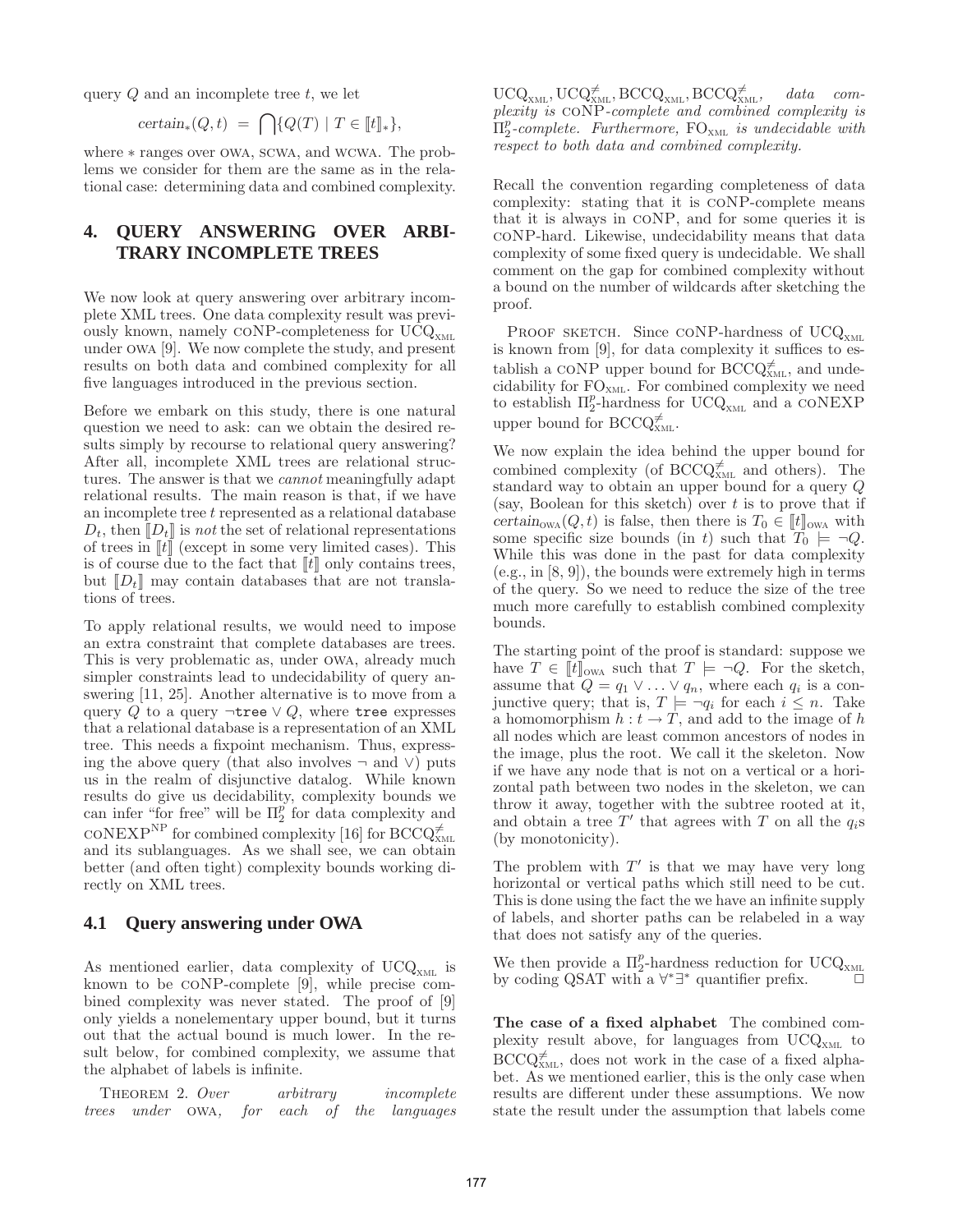|                                                                                                                                    | data complexity           |                           | combined complexity |                     |
|------------------------------------------------------------------------------------------------------------------------------------|---------------------------|---------------------------|---------------------|---------------------|
|                                                                                                                                    | <b>SCWA</b>               | WCWA and OWA              | <b>SCWA</b>         | WCWA and OWA        |
| $\rm{UCQ}_{\rm{XML}}$<br>$\mathrm{U}\mathrm{C}\overline{\mathrm{Q}}_{\mathrm{XML}}^{\div}$<br>$\overline{\mathrm{BCCQ_{_{XML}}} }$ | $\mathrm{coNP}$ -complete | $\mathrm{coNP}$ -complete | $\Pi_2^p$ -complete | $\Pi_2^p$ -complete |
| FO <sub>XML</sub>                                                                                                                  | $\mathrm{coNP}$ -complete | undecidable               | PSPACE-complete     | undecidable         |

Figure 5: Complexity of computing certain answers over arbitrary incomplete trees

from a finite but sufficiently large alphabet  $\mathcal{L}_{fin}$ .

Theorem 3. *Under the finite alphabet assumption, the combined complexity of*  $\mathrm{UCQ}_{\mathrm{XML}}^{\star}, \mathrm{UCQ}_{\mathrm{XML}}^{\neq}, \mathrm{BCCQ}_{\mathrm{XML}}^{\star}, \quad \text{and} \quad \mathrm{BCCQ}_{\mathrm{XML}}^{\neq}, \quad \text{un-}$ *der* owa*, is in* coNEXP *and* Π p 2 *-hard. Furthermore, if the number of wildcards in the query is fixed, then it*  $\check{i}s \Pi^p_2$ -complete.

PROOF SKETCH. The only difference in the proof is in cutting long vertical and horizontal paths. To explain how this is done under the fixed alphabet assumption, suppose we have a long horizontal path  $u_1 \rightarrow \ldots \rightarrow u_l$ of nodes. It could match some of the "horizontal" query subexpressions  $\pi_1 \to \ldots \to \pi_m$ . Looking at the roots of each pattern, we associate each such  $\pi_i$  with a word over  $\Sigma \cup \{\_ \}$ . Next we collect all words S in  $\Sigma^*$  that are instantiations of such patterns with wildcards that the horizontal path does *not* match (there are at most exponentially many of them in the size of the query).

We claim that the path  $u_1 \rightarrow \ldots \rightarrow u_l$  can be cut to length exponential in the size of the query so that it still does not match any words in S. To see this, we use the Aho-Corasick algorithm [5] and construct a DFA  $A<sub>S</sub>$  that accepts words containing one word of  $S$  as a pattern; its size is polynomial in  $S$  and hence exponential in the query. Now take the complement DFA  $\mathcal{A}_S$  which accepts the label of the path  $u_1 \rightarrow \ldots \rightarrow$  $u_l$ , and use pumping to reduce it to the required size so that none of the queries  $q_i$  is satisfied (since none of the words in  $S$  will have a match). For vertical paths, we proceed similarly. Given the overall exponential size of the tree (in terms of the size of the query), we get the coNEXP bound on combined complexity. If the number of wildcards is fixed, then the set S above is of polynomial size, which results in a polynomial-size tree and a  $\Pi_2^p$  upper bound. The  $\Pi_2^p$ -hardness proof of the previous theorem applies here verbatim.  $\Box$ 

 $Remark$  We now comment on the CONEXP- $\Pi_2^p$  gap for combined complexity. It is due to the fact that the construction of the Aho-Corasick [5] automaton is polynomial in the number of patterns, but with wildcards (known as don't-cares in string pattern matching literature) the size of the set may be blown up exponentially (unless we restrict the use of wildcard in the query).

Construction of DFAs for patterns with wildcards, that

we would need to lower the bound, has so far been considered in the case of a single pattern [23], and very recently for multi-patterns too [26]. While the latter yields an efficient pattern-matching algorithm, it still gives an exponential blowup if formulated in purely automata-theoretic terms. As our technique for reducing the size of the tree depends on such automata construction, at present we do not see any possibility of using our approach to reduce the bound, due to the lack of pattern matching tools we can apply (although we conjecture that combined complexity remains in  $\Pi_2^p$ ).

# **4.2 Query answering under CWA**

We now move to the closed world assumption. Recall that for arbitrary incomplete trees, there are two possible interpretations of it. Under the strong interpretation scwa, we insist that each node in a complete tree correspond to a node in an incomplete tree. Under the weak interpretation wcwa, new nodes may be inserted between nodes related by  $\Rightarrow$  or by  $\Downarrow$ . Our first result is about the weak interpretation.

Theorem 4. *Under* wcwa*, data and combined complexity of query evaluation over arbitrary incomplete trees is the same as under* owa*, i.e., as described in Theorem 2.*

Note that owa upper bounds trivially apply, so the key observation is that owa hardness results can be done using owa only to extend paths (rather than insert arbitrary trees), which corresponds to wcwa.

Under the strong assumption, complexity bounds come down only for the case of  $FO<sub>XML</sub>$ , and stay as they were for owa and wcwa for other languages. Note that for arbitrary incomplete trees, we cannot yet reduce query evaluation under scwa to the relational case, and indeed some bounds are different  $(\Pi_2^p)$  for trees and NP for relations for UCQs).

Corollary 1. *Over arbitrary incomplete trees under* scwa*, for each of the languages*  $\mathrm{UCQ}_\mathrm{x\textsubscript{ML}}, \mathrm{UCQ}_{\mathrm{x\textsubscript{ML}}}^{\neq}, \widetilde{\mathrm{BCCQ}}_\mathrm{x\textsubscript{ML}}, \mathrm{BCCQ}_\mathrm{x\textsubscript{NL}}^{\neq}$ data com*plexity is* coNP*-complete and combined complexity is*  $\Pi_2^p$ -complete. For FO<sub>XML</sub>, data complexity re*mains* coNP*-complete, while combined complexity is* Pspace*-complete.*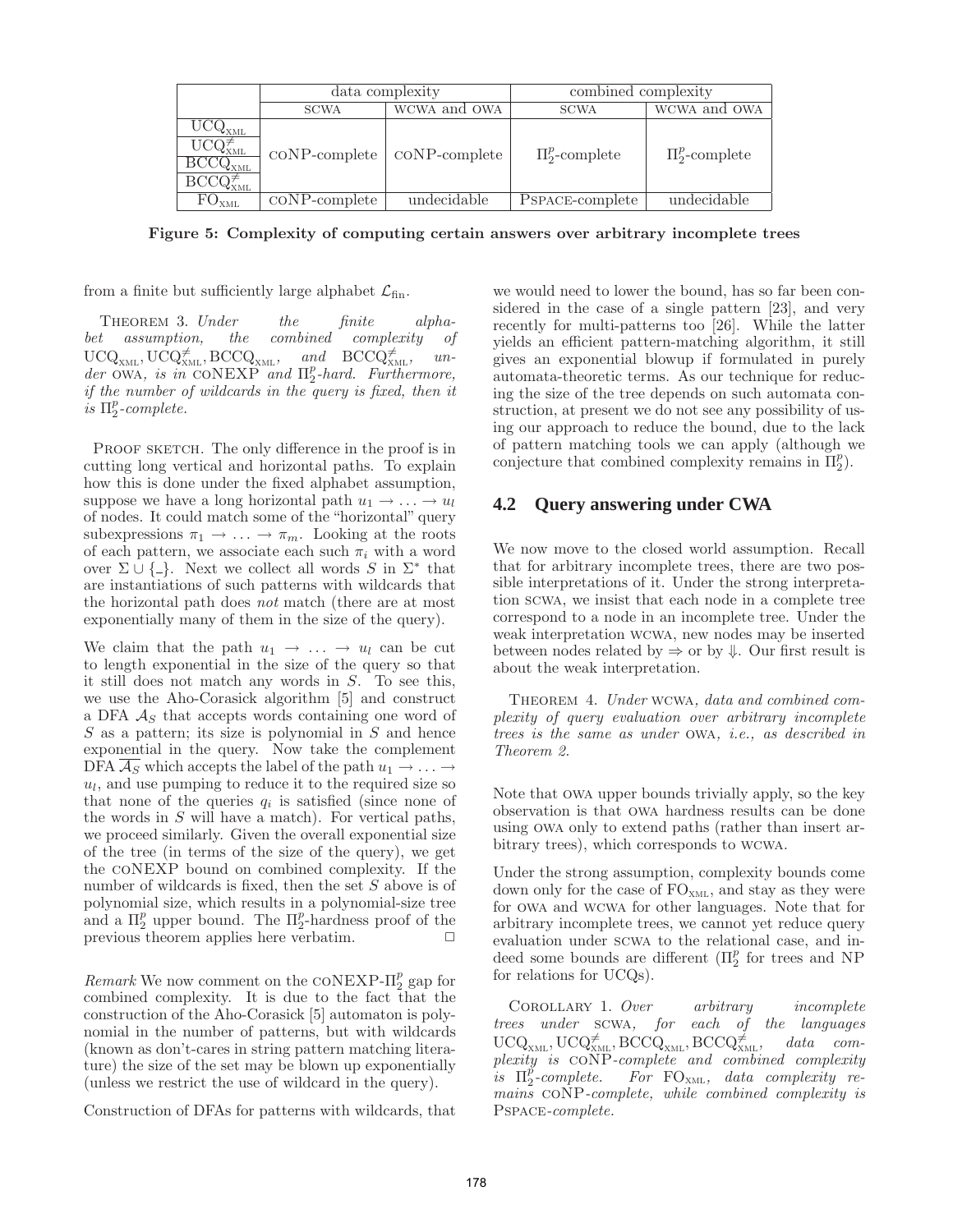For upper bounds, one simply guesses an onto homomorphism h so that  $\bar{a} \notin Q(h(t))$ . This gives a CONP upper bound for data complexity for all languages, and coNP-hardness already follows from [9]. Since conjunctive queries with negation can be evaluated with NP combined complexity, this also gives a  $\Pi_2^p$  upper bounds for languages based on conjunctive queries (with an additional guess which queries will be true and which will be false for Boolean combinations). And since  $FO_{xML}$ can be translated into FO over a relational representation, we get the Pspace bound from the corresponding bound for combined complexity of FO. The lower bound is also from the relational case, by encoding relations as XML documents.

Summary Results for arbitrary incomplete trees are summarized in Figure 5. A quick look shows the following:

- 1. Data complexity is always intractable unlike in the relational case, we lose polynomial data complexity of  $UCQ<sub>XML</sub>$  and  $BCCQ<sub>XML</sub>$ . Combined complexity is elementary (in fact at most 2-exponential) despite previous high bounds (except for  $FO_{xML}$  of course where it is undecidable).
- 2. For arbitrary trees, closed world assumption in either form – does not help bring down complexity.

So, as in [9], this motivates looking at the restricted case of rigid trees, for all of the languages and assumptions. This is what we do next.

# **5. QUERY ANSWERING OVER RIGID IN-COMPLETE TREES**

Recall that in rigid trees we have no missing structural information. That is, they are of the form  $t = \langle D, A, \downarrow \rangle$  $, \rightarrow, (P_{\alpha})_{\alpha \in \Sigma}, \rho \rangle$ , where D is a usual unranked tree domain,  $\downarrow$  and  $\rightarrow$  are child and next-sibling relations, labeling predicates  $P_{\alpha}$ 's need not cover all of D, and  $\rho$ assigns data values from  $\mathcal{C} \cup \mathcal{V}$ .

In particular, in the absence of structural incompleteness, there is no difference between scwa and wcwa, and we shall talk just about CWA. That is,  $[[t]]_{\text{CWA}} =$  ${h(t) | h$  is a homomorphism.

As before, we start with the open world assumption, and then consider the closed world assumption.

## **5.1 Query answering under OWA**

The only previously known result on the complexity of query answering over rigid trees under owa states that data complexity of  $UCQ_{xML}$  queries is in PTIME [9]. Moreover, query answering can be done by naïve evaluation. That is, one simply computes  $Q(t)$ , and

throws away tuples that contain nulls, and this guarantees to produce  $certain_{\text{OWA}}(Q, t)$ . By translation into relational representation, this implies NP-completeness of combined complexity. We now complete this picture.

Theorem 5. *Under* owa*, data complexity of* BCCQxml *queries over rigid trees is in* Ptime*,* while for queries in  $UCQ_{x_{ML}}^{\neq}$  and  $BCCQ_{x_{ML}}^{\neq}$  it is coNP*-complete, and for* FOxml *it is undecidable. Combined complexity is* NP*-complete for* UCQxml *and*  $\Pi_{2}^{p}$ -complete for  $\mathrm{UCQ}^{\neq}_{XML}$ , BCCQ<sub>XML</sub>, and BCCQ<sub>XML</sub>.

Thus, while for languages with inequalities we match the high bounds for arbitrary incomplete trees, for one extension of  $UCQ_{x_{ML}}$  queries we can get a polynomialtime evaluation algorithm, namely for Boolean combination of CQs. Combined complexity bounds match the relational case, which means they cannot be improved for any reasonable class of XML documents.

We now explain the key ideas behind the proof of Theorem 5. Note that in the case of BCCQs for relations, which was tractable under both owa and cwa, the algorithm was much simpler under owa. To the contrary, for XML rigid trees, the algorithm under owa is more complicated (but still tractable).

In the cwa case, we can indeed adapt the basic reduction used in the proof of Theorem 1 in a relatively straightforward way. Given a tree  $t$  and a query  $Q = q \vee \neg q'$  where q is a union of conjunctive queries and  $q'$  is a conjunctive query, we first construct a tree pattern from  $q'$ , adding a new root node if needed. We then form a new incomplete tree  $t_{q'}$  by merging the root of this tree pattern with the root of  $t$ . As the next step, we consider every node homomorphism from  $t_{q'}$  to t (that is, a homomorphism of tree structures, that disregards data values). Then for each such homomorphism, we check whether we can merge all the labels and tuples associated to nodes of  $t_{q'}$  which have the same image in t. If the answer is yes, this yields a new rigid incomplete tree  $t' \in [t]_{\text{CWA}}$  which satisfies q' and on which we can evaluate  $q$  naïvely. The procedure yields a small (i.e., polynomial in the size of  $t$ , for a fixed query) set of new rigid incomplete trees for which we show that certain<sub>cwa</sub> $(Q, t)$  is false iff there is some t' in that set such that  $certain_{\text{CWA}}(q, t')$  is false.

The algorithm is more involved in the owa case because, even though we still need to consider node homomorphisms from  $t_{q'}$  to t, we more generally need to consider the image of every tree-homomorphism from  $t_{q'}$ . The problem is that such structures are often not rigid. To overcome the problem, with each such tree we associate a set of rigid trees, whose size grows exponentially in the size of Q, which is fixed, and polynomially in the size of t. This general procedure yields a "small" (i.e., polynomial in the size of  $t$ ) set of new rigid incomplete trees for which we show that  $certain_{\text{OWA}}(Q, t)$  is false iff there is some t' in that set such that  $certain_{\text{OWA}}(q, t')$  is false.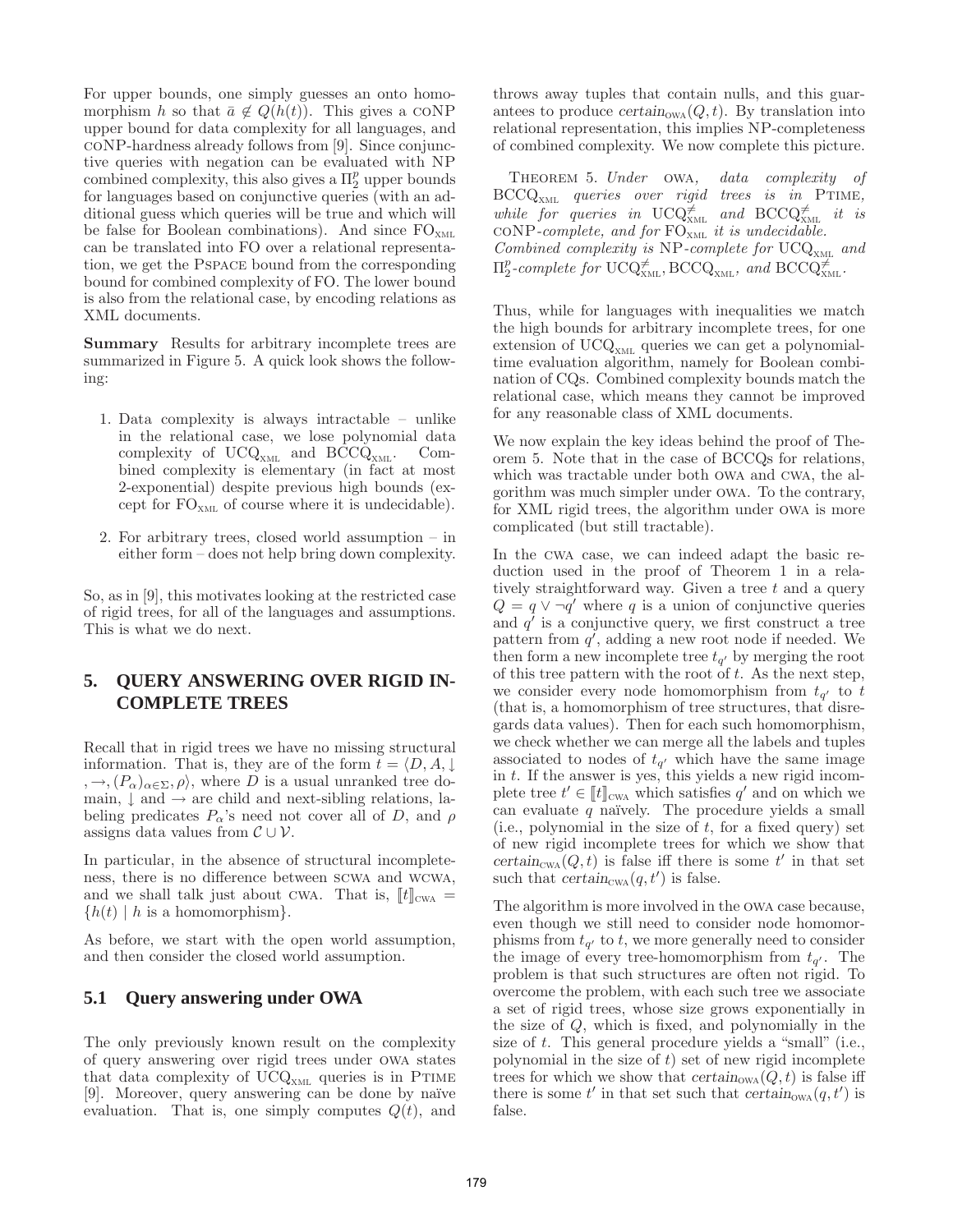|                                       | data complexity                      |                           | combined complexity |                     |
|---------------------------------------|--------------------------------------|---------------------------|---------------------|---------------------|
|                                       | <b>CWA</b>                           | <b>OWA</b>                | <b>CWA</b>          | <b>OWA</b>          |
| $\rm U\bar{C}Q_{xML}$                 | PTIME                                | PTIME                     | NP-complete         | NP-complete         |
| $UCQ^{\neq}_{XML}$                    | $\mathrm{coNP}$ -complete            | $\mathrm{coNP}$ -complete |                     |                     |
| $\mathrm{BCCQ}_{XML}$                 | <b>PTIME</b>                         | <b>PTIME</b>              | $\Pi_2^p$ -complete | $\Pi_2^p$ -complete |
| $\mathrm{BCCQ}^{\neq}_{\mathrm{XML}}$ | $\mathrm{coNP}$ -complete            | $\mathrm{coNP}$ -complete |                     |                     |
| FO <sub>XML</sub>                     | $\overline{\mathrm{coNP}}$ -complete | undecidable               | PSPACE-complete     | undecidable         |

Figure 6: Complexity of computing certain answers over rigid incomplete trees

## **5.2 Query answering under CWA**

The last question is how cwa helps when we deal with rigid trees. This is the case that is very close to relations: since the structure is fixed, every completion of a relational representation of a rigid tree would be structurally a tree. However, we still cannot apply relational results directly, because even under scwa, working with relational representations, we need to ensure that labeling predicates behave properly. But this can be done, resulting in the following.

Theorem 6. *Over rigid incomplete trees, data and combined complexity of all languages except* FOxml *are the same under* cwa *and under* owa*.*

*For* FOxml*, data complexity is* coNP*-complete, and combined complexity is* Pspace*-complete.*

For  $UCQ<sub>xML</sub>$  queries, certain answers are the same under owa and under cwa (and thus both can be computed by naïve evaluation). For the other tractable case of  $\text{BCCQ}_{\text{XML}}$  queries, they need not be the same, and in fact the algorithms are more complex than the naïve evaluation algorithm (as was remarked already, even in the relational case such queries cannot be evaluated naïvely to generate certain answers, unless they are equivalent to unions of conjunctive queries [22]).

## **5.3 Extensions**

We now show that the tractable cases withstand the addition of transitive closure axes to queries. That is, we define *extended* patterns by:

$$
\begin{array}{rcl}\n\pi & := & \alpha(\bar{z})/[\mu, \ldots, \mu]/[\mu, \ldots, \mu] \\
\mu & := & \pi \leadsto \ldots \leadsto \pi\n\end{array}
$$

where each  $\sim$  is either  $\rightarrow$  or  $\Rightarrow$ . The semantics is extended as follows:

•  $(T, w, \nu) \models \alpha(\bar{z})/[\mu_1, \ldots, \mu_n] // [\mu'_1, \ldots, \mu'_k]$  if  $w \in$  $P_{\alpha}$  (whenever  $\alpha$  is a  $\Sigma$ -letter),  $\rho(w) = \nu(\bar{z}),$ there exist *n* children  $w_1, \ldots, w_n$  of *w* such that  $(T, w_i, \nu) \models \mu_i$  for each  $i \leq n$ , and there exist k descendants  $w'_1, \ldots, w'_k$  of w such that  $(T, w'_i, \nu) \models \mu'_i$ for each  $i \leq n$ ,.

•  $(T, w, \nu) \models \pi_1 \leadsto \ldots \leadsto \pi_m$  if there is a sequence  $w = w_1, \ldots, w_m$  of nodes so that  $(T, w_i, \nu) \models \pi_i$ for each  $i \leq m$  and  $w_i \to w_{i+1}$  whenever the *i*th  $\sim$  is  $\rightarrow$ , and  $w_i \Rightarrow w_{i+1}$  whenever the *i*th  $\sim$  is  $\Rightarrow$ .

With these patterns, we define the classes of queries well as  $\text{UCQ}_{\text{XML}}^{/\!/\!/\Rightarrow}$  and  $\text{BCCQ}_{\text{XML}}^{/\!/\!/\Rightarrow}$  just as  $\text{UCQ}_{\text{XML}}$  and BCCQ<sub>XML</sub> but based on extended patterns.

We now show that tractable cases of query evaluation continue to apply to queries based on extended patterns.

Proposition 1. *Data complexity of computing* certain<sub>owa</sub> $(Q, t)$  and certain<sub>cwa</sub> $(Q, t)$  *remains polynomial for queries* Q *in* UCQ $_{XML}^{//, \Rightarrow}$  *and* BCCQ $_{XML}^{//, \Rightarrow}$  *over rigid trees.*

We also remark that over rigid trees, certain answers can be computed efficiently for an extension of  $UCQ<sub>xML</sub>$ that expresses tree-to-tree queries [15].

Summary Going to rigid trees, i.e., giving up structural incompleteness while allowing null values and wildcards, lowers the complexity of query evaluation for all the languages to that of their relational counterparts. There is at least one extension of the standard tractable class (namely Boolean combinations of CQs), but getting answers in polynomial time requires changing the algorithm.

Using cwa does not help at all, except for the strongest language  $(FO<sub>XML</sub>)$ , which is undecidable under OWA as it codes finite validity. In the case of cwa it lowers data complexity to that of relational calculus, but combined complexity remains intractable.

#### **6. CONCLUSIONS**

The results of this paper, together with [9], present a complete picture of both data and combined complexity of query answering over incomplete XML documents. In just one case, there is a small gap for combined complexity (which nonetheless present a significant improvement upon previously known nonelementary bounds), which seems to hinge upon currently unavailable techniques for using automata for pattern matching (or a new technique for reducing the size of the witness tree).

Overall, we can infer the following from our study.